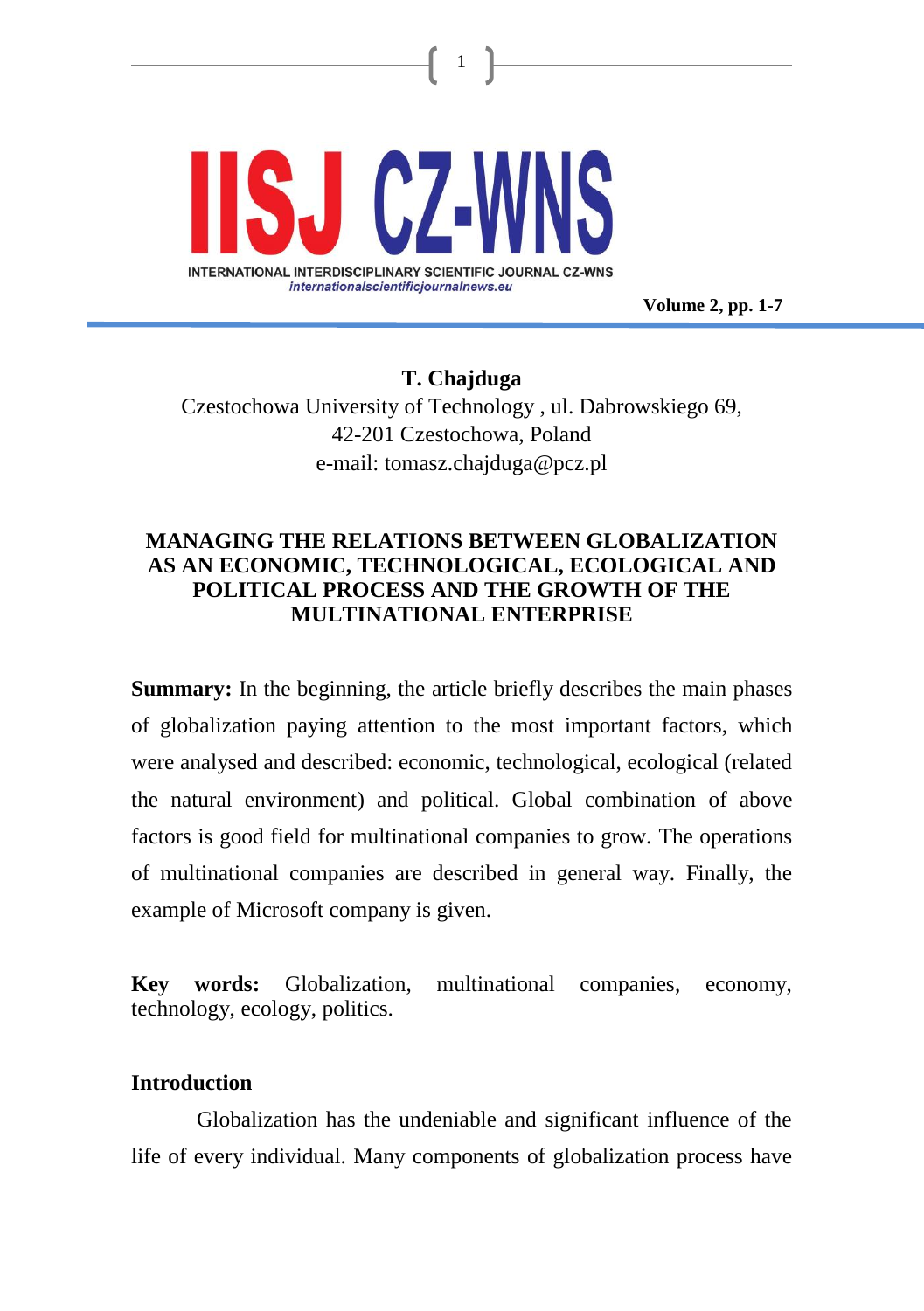interfering. According to the author, the most important are the following factors: economic, technological, ecological (related the natural environment) and political. Global combination of them occurred to be good field for multinational companies to grow.

#### **1. The development of globalization**

The very first symptoms of globalization were geographic discoveries. Big discoveries started the era of highly increasing trade, made possible to expand the technology achieved on old world into the field of new world and, also, made an opportunity of mixing cultures. Since that time globalization had had different forms and changed significantly.

The second stage of globalization was after Second World War. The prerequisites for this stage were breakthrough in three significant areas: economic approach, technology and politics. Cultural changes have place too. The economic approach has changed because of merchants and merchants' state-cities. Their pragmatic, modern at that time approach was, in connection with technological changes, the trigger to industrial revolution which changed the way of life and extracted economic liberalization. The economic liberalization was one of the bases for raise of multinational companies.

#### **2. The most important globalizing factors in recent time**

Today multinational companies account for more than two-thirds of world trade. The process of global production has place. The notation, where the product was made now is just marking the place where product was completed. Generally, each of by-products or raw materials is, in multinational companies, from different part of the world and they are

 $\begin{bmatrix} 2 \end{bmatrix}$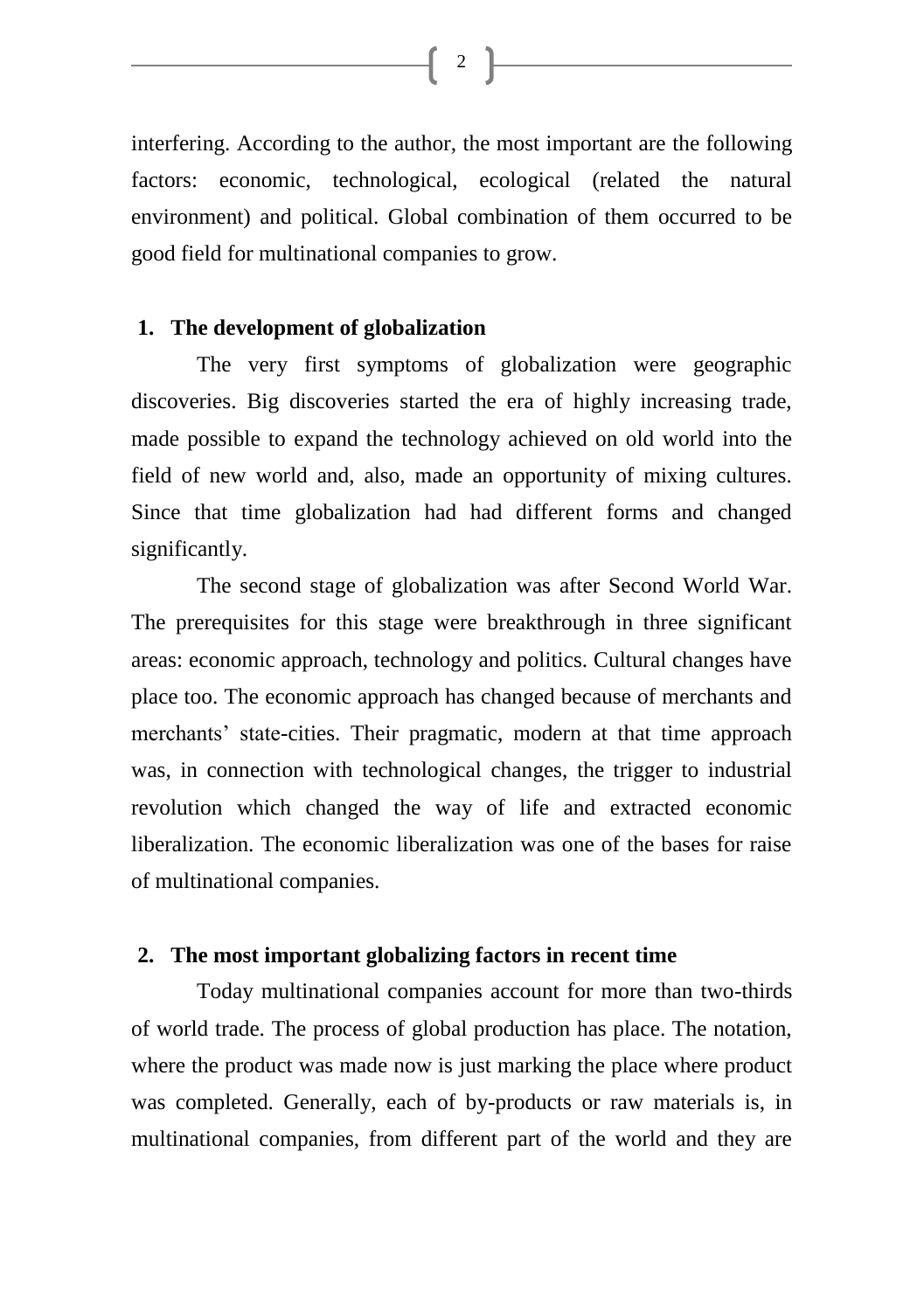processed and folded in ready product in one or in a few places (depended on economical profitability analysis and expected later measured efficacy of whole process of the production). All these activities have its economical reasons. These reasons are: cost of labor, availability of skilled and equipped stuff, tariffs, cost of raw materials, level of technology required to build planned product, stability of economies of the country the multinational companies are going to invest in, infrastructures in such countries, taxation levels, law transparency, political stability, political maturity and more. Costs of labor are important factor for multinational companies because it can be significant fraction of summarized costs. The significance of this item is easy to observe on the example of growing China, where the labor is the cheapest in the world. The problem, that low-cost labor is generally and most often not skilled and poorly experienced, is being solved through proper governance and connecting more precise and effective machine technology with comparably low cost labor. Sometimes, well skilled labor is crucial but then multinational companies send the future-workers to its training center another place in the world (when they must know and understand the western context of activities they will do in their home country) or train them in the local training center built especially for concrete multinational companies. But in the world of globalization of labor, there is always a question about training specialists. Multinational companies must be aware of the possibility of outflow of the skilled specialists from of the country (and company). Lots of them, when trained and experienced, are driven by money go to another country. The long-term costs of training stuff must be taken under consideration by multinational companies. Tariffs are also important factor for

multinational companies. In general, tariffs are lower for raw materials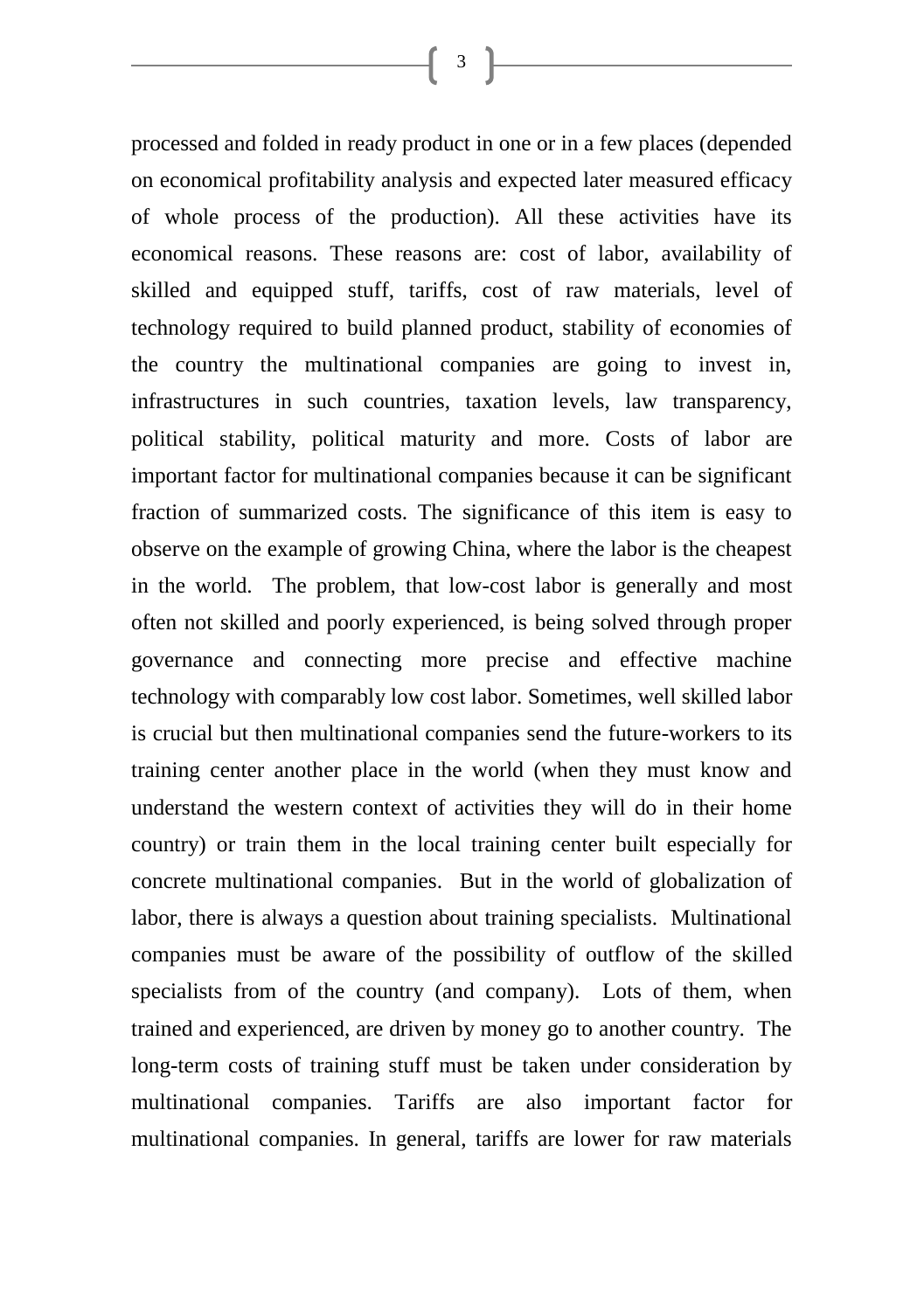and by-products than for ready, completed products. Multinational companies use this relation to decrease their costs. In terms of taxation and tariffs, globalization can be perceived as the appearing of international agreements like for example GATT. The level of technology required to build planned product is, for multinational companies important because possibility of foreign direct investments (FDIs) called also green fields. The governmental approaches to FDIs are also becoming similar in all developing countries what is the symptom of globalization. Governments, to attract green field investments generally offer decrease of taxes (or temporary tax exemption) and free land for investment. The political issues are: different varieties of unions have grown in the world, development of international law and treaties, political stability and –connected – economic stability, law transparency and political maturity. Of course, the biggest influence for triggering the growth of multinational companies had emergence of European Union (Treaty of Maastricht) with one common currency among twelve countries. This factor let doing business freely, without additional tariffs and simplified the accountancy when no need to cope with different currencies. Such lowering of the transaction costs and decreasing the uncertainty of economic activity connected with currency rate was the great incentive to build new and/or strengthen existing international relationships. Moreover, EU gives unified law basis, which is –for following the EU norms multinational companies – the guarantee of not having high penalties cost in future. Global production process is the answer for global demand. World, called "global village", is characterized by more and more homogeneous demand. The reasons are global media (generally global communication) and global transportation. Global media, using global technology, advertise and inform societies about

 $\begin{bmatrix} 4 \end{bmatrix}$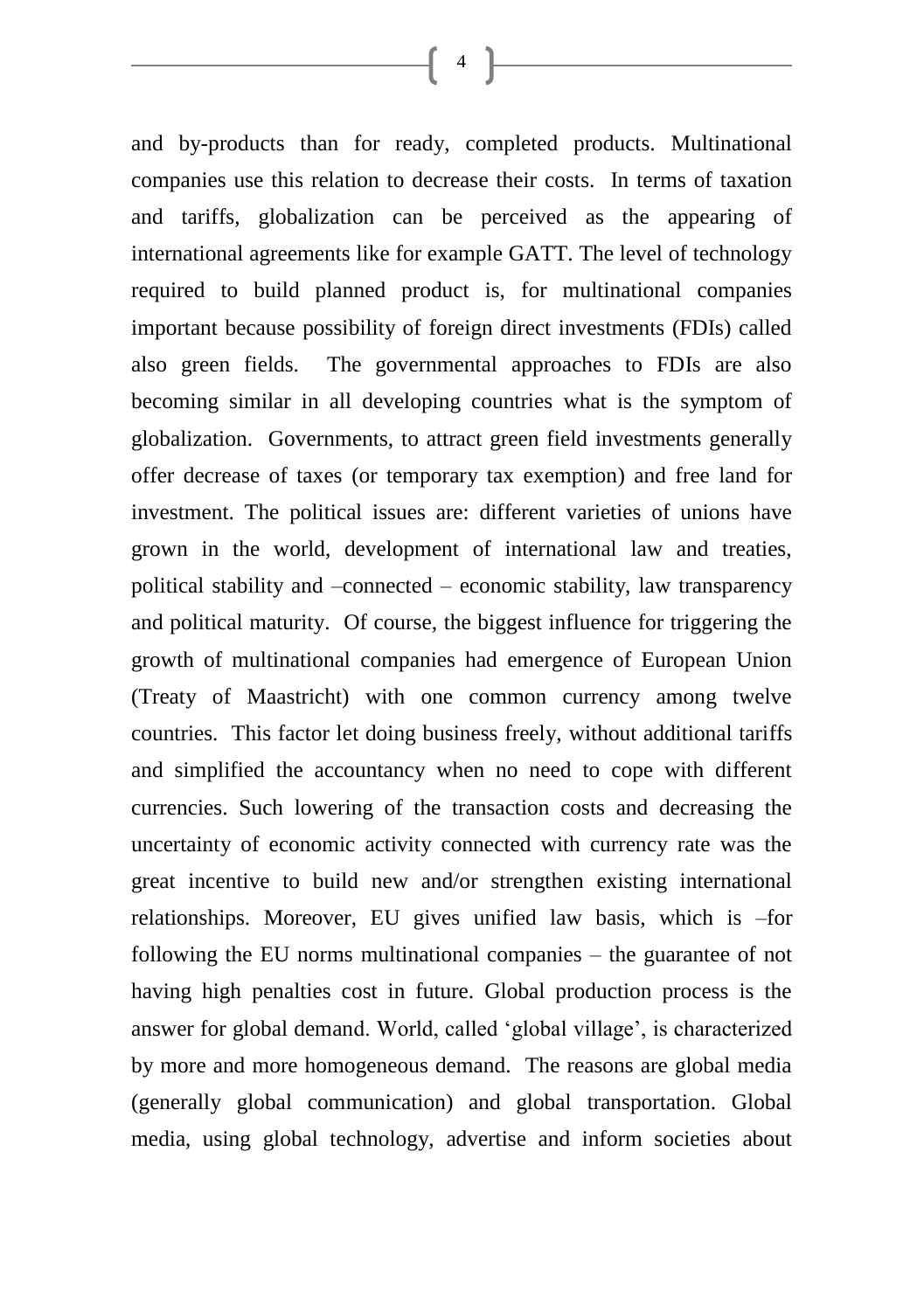unified products (or partly various depended on part of the world or giving the choice for customizing – which is being done also as a part of production line). Global transportation of people and goods increases demand for global products. All these above-mentioned activities are connected with flow of money. Finance has been a hundred percent globalized by now. Flow of capital is fully free and unlimited. The item connected with this is taxation. The taxation levels are the reasons why multinational companies move out the revenues from the high tax areas and put them in so-called 'tax paradises'.

### **3. The example**

The good example of multinational company is Microsoft. This company mainly produces software for the entire world. Despite all products of Microsoft are similar, they vary in terms of concrete market and segment they are sold. There are products for companies and for home users, lots of language versions and even options making access to computer simpler for disabled persons, often provided on one CD. Microsoft has its programmers all over the world, who are writing code of new products and sending the results to center in Redmond. Central headquarter is ordering (at low cost) the production of copies of newest software for example in Thailand. From Thailand (and factories from other places) new product is transported to all computer stores in the world and to producers of computer, who send it as an OEM version. The OEM version abbreviation means the Original Equipment Manufacturer is selling the software with the brand new equipment. Cutting cost through telecommuting and releasing various versions of products brings the Microsoft their success.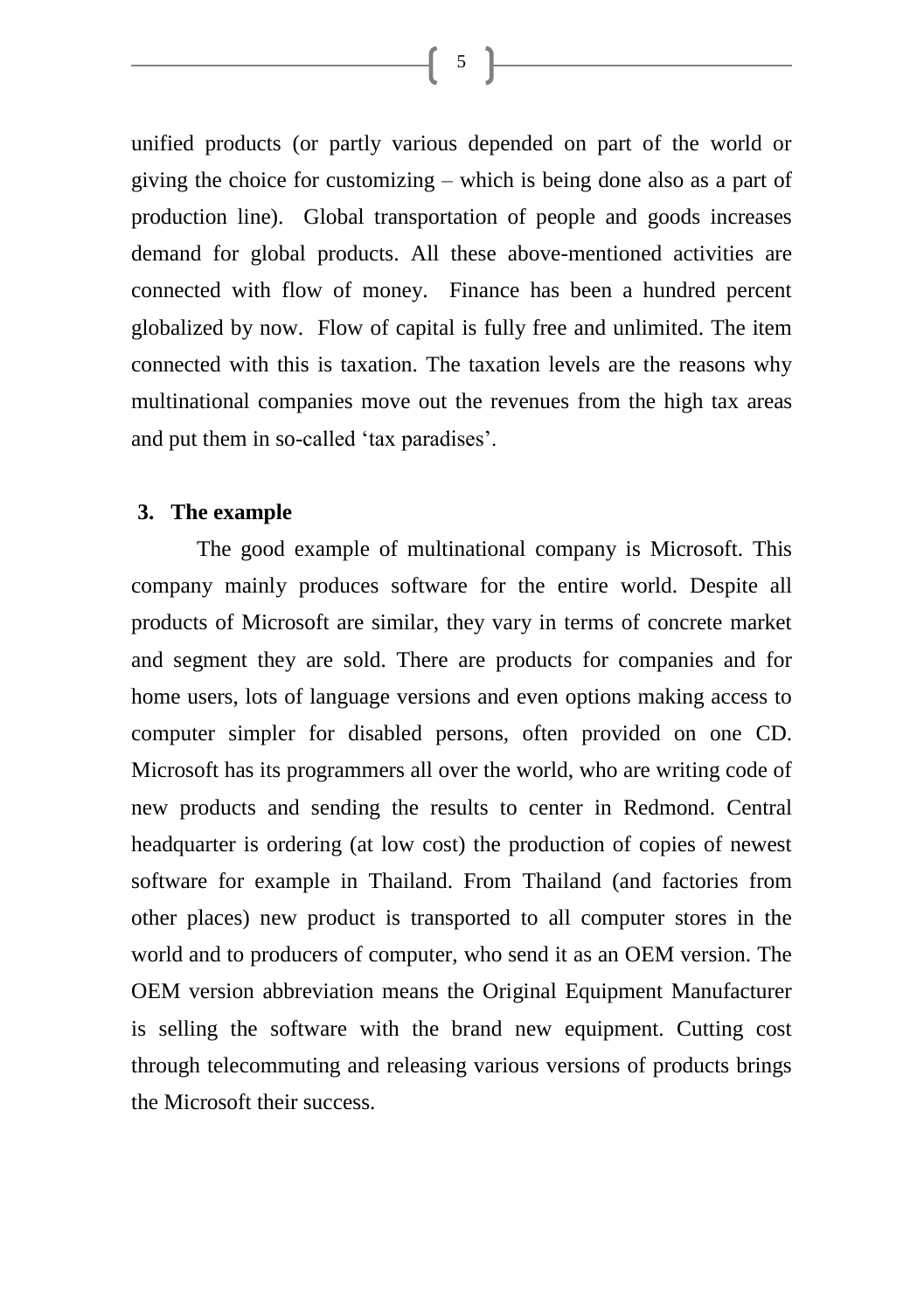## **Conclusions**

Finally, globalization process has influence on multinational companies that is not to overestimate. They are internationally trading, producing and selling goods that have great impact on our lives. Multinational companies have important role in global development because they spend significant budgets on research and development of new products. On the other hand, great vast of those products is based on reckless consumptionism. This is because, the main goal of many (if not all of them) multinational companies is pure profit generation, what makes them irresponsible consumer of raw minerals and ores, without respect to local communities. Another drawback resulting from approach of multinational companies is the fact that they often use the scheduled aging of the products they make. However, it is worth noticing, that existence of multinational companies in its current form is strongly related to cost of transportation. Changes in oil prices may effectively hinder operations of multinational companies. What is more, in nowadays world, multinational companies must face dangers correlated to viruses resulting with human flow restrictions. All in all, we all should be aware that the factors: economic, technological, ecological and political are interfering each other. Managing the relation between those factors should mean also being conscious and the final price for any investment, good or labor cannot be expressed in money value only. Right management of the relations between globalization as an economic, technological, ecological and political process has the crucial role for the growth of the multinational enterprise. However, the growth should be perceived more holistically, wide and responsible than the money only.